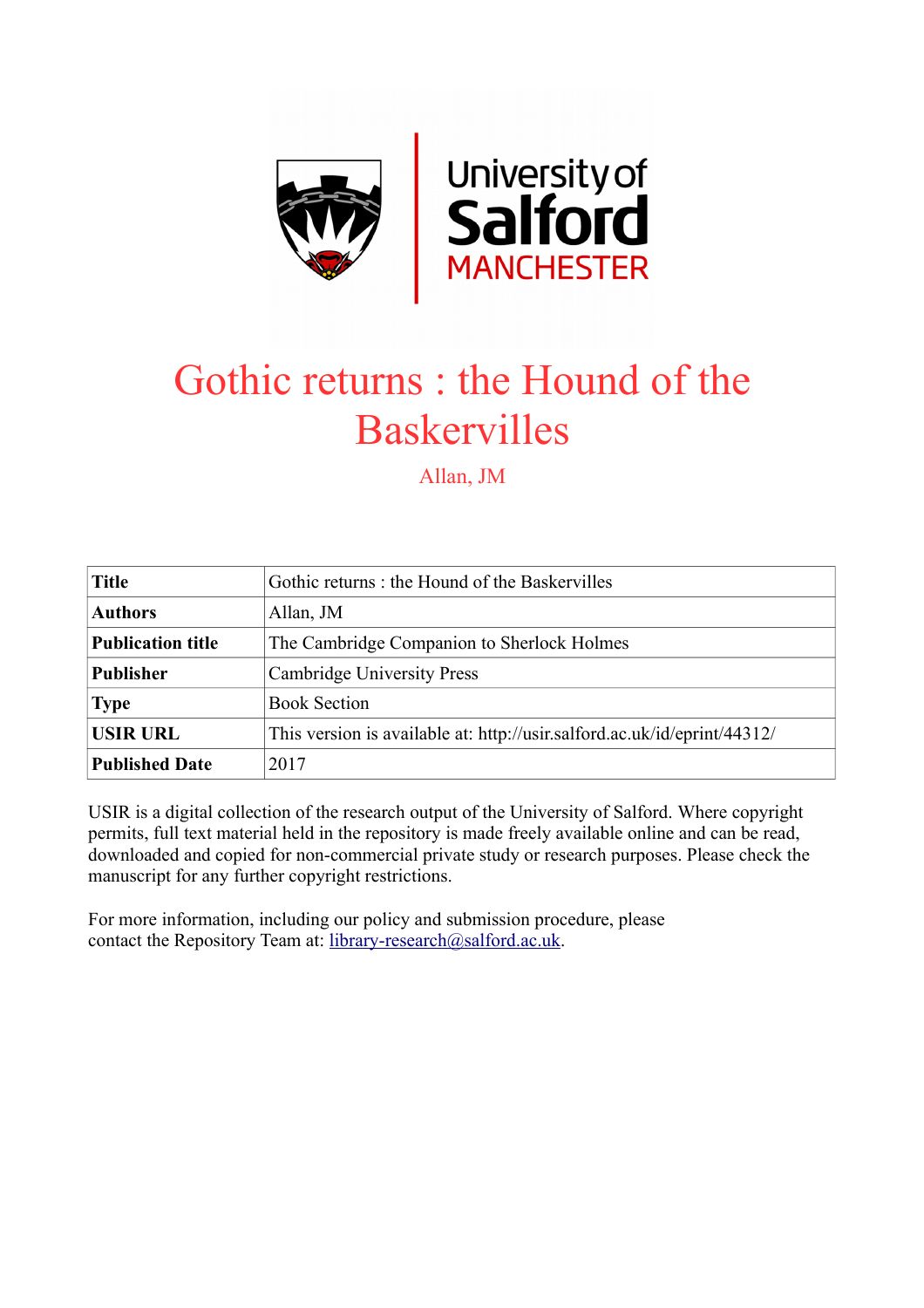## **Gothic Returns:** *The Hound of the Baskervilles*

# **Janice M. Allan**

As early as November 1891, Doyle wrote to his beloved Ma'am to inform her that he was thinking 'of slaying Holmes ...  $\&$  winding him up for good  $\&$  all', complaining that the work 'takes my mind from better things'.<sup>1</sup> While Mary Doyle's horrified response earned the detective a temporary reprieve, 'The Final Problem' saw Holmes, locked in the arms of Moriarty, plunge into the Reichenbach Falls. As Doyle confirmed to his mother, the intention was for Holmes 'never never to reappear' – 'I am weary of his name'.<sup>2</sup> For almost ten years, Doyle stayed true to his word and it was only in October 1903, with the publication of 'The Empty House' that Doyle gave way to public pressure and financial temptation and brought his most famous creation back to life. It is, therefore, only appropriate that Doyle described *The Hound of the Baskervilles* as 'a real Creeper'. <sup>3</sup> Serialised between August 1901 and April 1902 (prior to Holmes' resurrection) but set in 1889 (pre-dating his death), Holmes is neither dead nor alive and thus occupies the liminal position of a ghost, as spectral as the titular hound. In bringing together the scientific detective and the supernatural beast of ancient legend, *The Hound* occupies a similarly liminal position, poised between the rational positivism of detective fiction and the uncanny ambiguity of the Gothic.

While these two genres appear, on the face of things, to be antithetical in method and intent, it is now widely recognised that they share a common ancestry, albeit one that was denied by early critics of detective fiction who wished to ground its 'literary status on its association with scientific method and highbrow literature'.<sup>4</sup> It is important to note, however, that Doyle's novel establishes, and indeed relies upon, a binary between science and superstition – the rational and the irrational – if only to reveal the boundary between them to be as slippery and permeable as the mire itself. This chapter will, therefore, explore the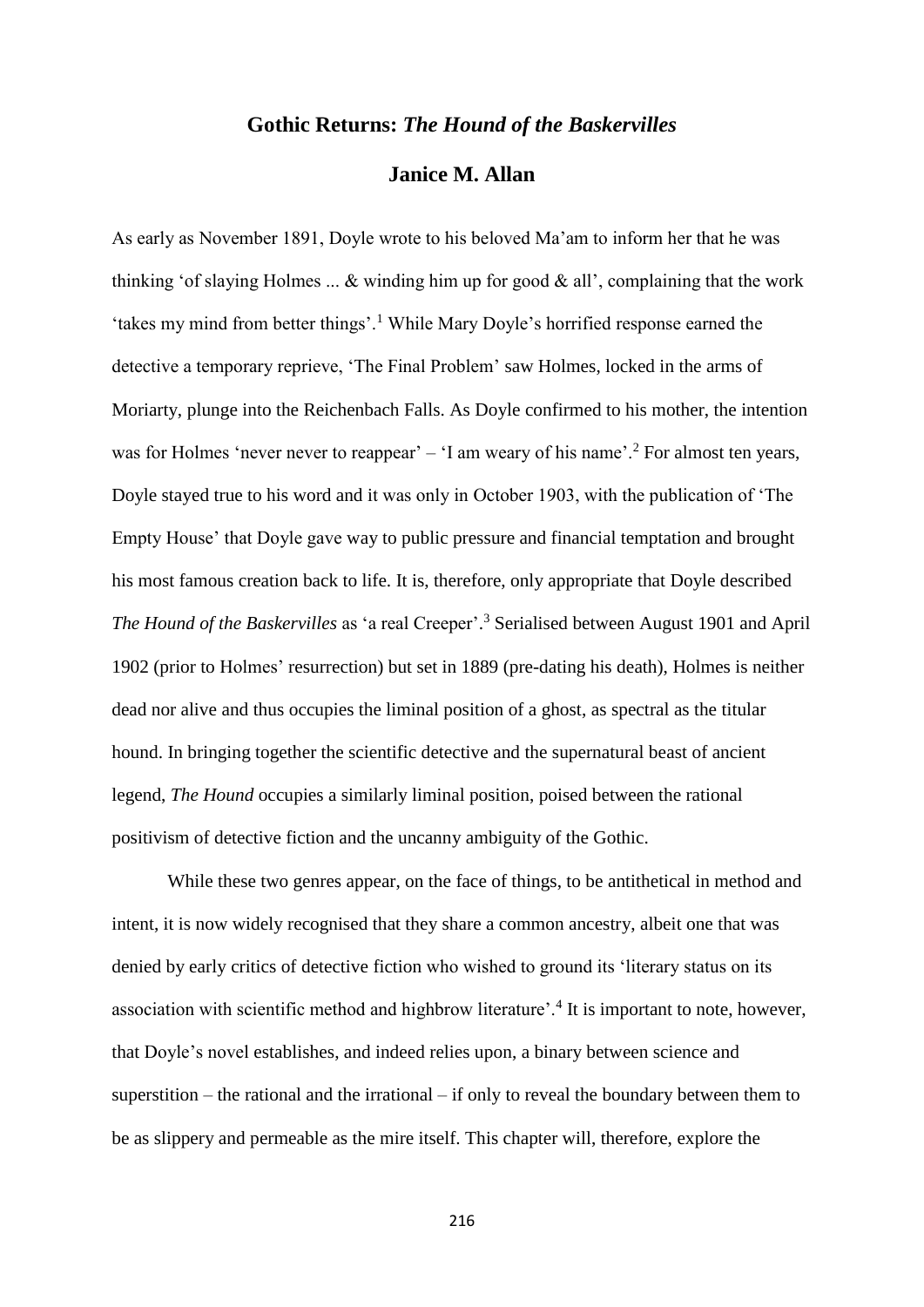interaction of the very different topographies – geographical, psychological and symbolic – that dominate Doyle's most famous and successful novel.

## **At Home in London**

While it is the desolate landscape of Dartmoor that remains etched on the memory of readers, the familiar topography of London – captured in the opening five chapters and final retrospection – plays a crucial role in the novel. Structurally, these chapters represent an attempt, albeit never wholly successful, to circumscribe and delimit the uncanny world associated with the Gothic landscape of the moors. Paradoxically, however, they also help to constitute the very uncanniness they work to contain. For as Freud suggests, the production of the uncanny is very much 'an affair of "reality testing"'; it retains its character only 'so long as the setting is one of material reality; [and] where it is given an arbitrary and artificial setting in fiction, it is apt to lose that character'.<sup>5</sup> Thus the uncanny, as Nicholas Royle reminds us, 'is not simply an experience of strangeness or alienation ... it is a peculiar *commingling* of the familiar and unfamiliar'.<sup>6</sup> London is, in more ways than one, the 'material' basis of all that follows.

Given Holmes's lengthy absence from the pages of the *Strand*, his re-introduction is surprisingly low key. '[S]eated at the breakfast table' at 221B Baker Street (669) with Watson by his side, the opening of the novel is, above all, recognisable. So too is the ensuing examination of James Mortimer's walking stick – a familiar demonstration of Holmes's observational and deductive prowess – that re-establishes the relationship between Holmes and Watson. Like the stick itself, the opening is 'solid, and reassuring' (669) and the intervening years melt away before the carefully crafted legibility of the tableau. Legibility is, in fact, the keynote of the London chapters and it is only appropriate that they are punctuated by what might be designated as multiple scenes of reading. In addition to Holmes's study of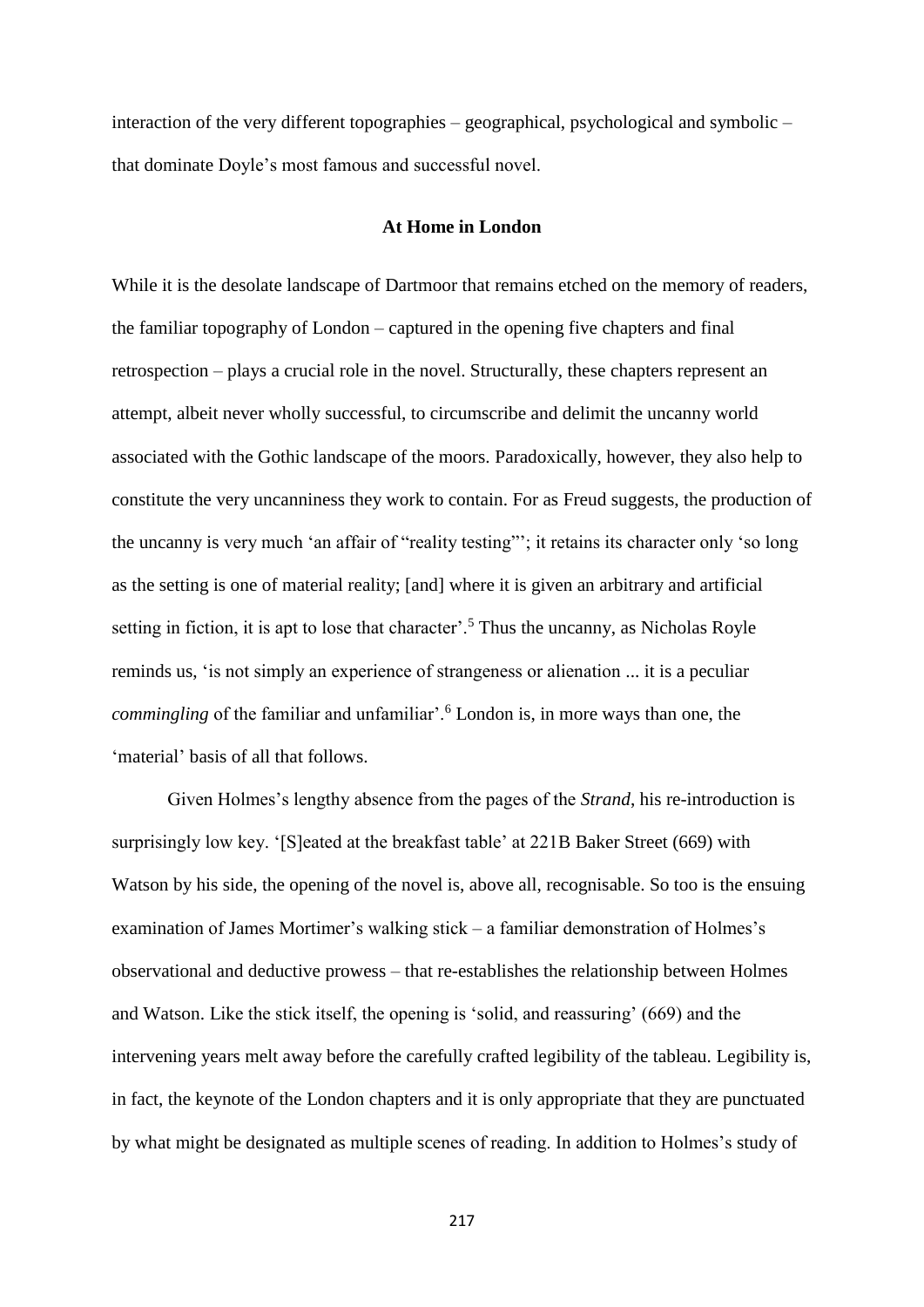the stick, the list of 'texts' subject to scrutiny include: a Medical Directory, the phrenological reading of Holmes's skull, the 1742 manuscript of the Baskerville curse, the report of Sir Charles's death from the *Devon County Chronicle*, Sir Charles's footprints imprinted onto the 'gravel page' of the Yew Alley (680), an ordnance map, a warning letter, newspapers, a Hotel Directory, the register from the Northumberland, two telegraphs and, finally, the Official Registry of London cabmen. To drive the point home, the scrutiny of texts features in five of the first fourteen illustrations.

The multiplicity of texts within the opening chapters aligns closely with what Srdjan Smajić calls 'the genre's seeing-is-reading model' where the 'visible world is a text, [and] the detective its astute observer and expert reader'.<sup>7</sup> According to this paradigm, '[b]odies, dead or alive, are perfectly legible, unambiguous texts, but so are all other objects that enter the detective's field of vision ... For the fictional detective, to see is to read – and to read is instantly to know, and know beyond a shadow of doubt'.<sup>8</sup> Holmes is not, of course, infallible – here, his 'indiscreet eagerness' leads him to lose Stapleton on Regent Street (691) – and Smajić immediately complicates his model by acknowledging the impact of erroneous inference. What is interesting, however, in the context of the London chapters of the *Hound*, is the *ideal* of legibility that they establish. Armed with his extraordinary observational skills, a 'passion for definite and exact knowledge' (STUD 17), as well as a vast array of reference sources, Holmes is, according to Smajić's argument, a master reader and semiotician. In one of the novel's many instances of doubling, discussed below, he appears to collect and pin down meaning in much the same way as Stapleton does butterflies. In so doing, he attempts to bring '"detection as near an exact science as it will ever be brought in this world"' (STUD 33). Such precision and legibility stand in stark contrast to the ambiguity and undecidability that is so closely associated with the Gothic, which is, as Victoria Margree and Bryony Randall suggest, characterised by 'an uncertainty as to what if any epistemological frame can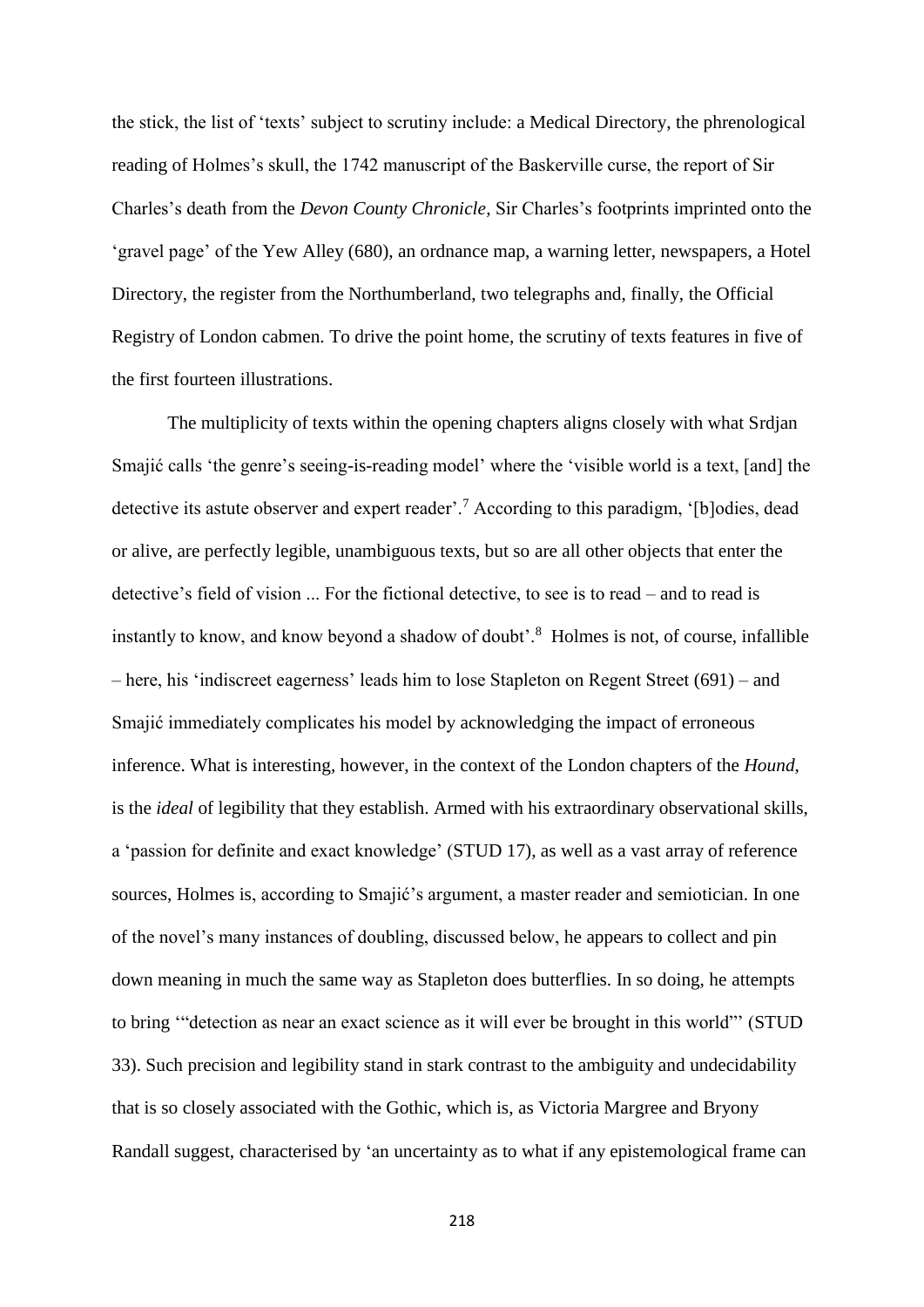make sense of the phenomena with which [it is] dealing'. In fact, this 'undecidability – at once epistemological and political – is key to the unsettling quality of Gothic fin-de-siècle literature'.<sup>9</sup>

Holmes's reading of the ordnance map of Dartmoor offers an interesting example of these two paradigms coming into contact. Having returned from a day at his club, Watson walks into the sitting-room to see 'a vague vision of Holmes in his dressing-gown coiled up in an armchair with his black clay pip between his lips'. As the detective announces, '"I have been to Devonshire"':

'My body has remained in this armchair and has, I regret to observe, consumed in my absence two large pots of coffee and an incredible amount of tobacco. After you left I sent down to Stamford's for the Ordnance map of this portion of the moor, and my spirit has hovered over it all day. I flatter myself that I could find my way about'. (683)

This often cited passage has received a good deal of attention and critics have, quite rightly, stressed the extent to which it challenges the science/superstition binary that structures the novel. On the one hand, it is possible to associate it with what Christopher Pittard, building on the work of Lynda Nead, describes as a 'panoptic view from above, in which all is visible and immediately comprehensible'.<sup>10</sup> In the words of Nead herself, 'the viewpoint represented in the map and the plan' 'turns the heterogeneous world of the city into a text; it renders complexity legible and comprehensible'.<sup>11</sup> Thus the scene appears to conform to the 'seeingis-reading' paradigm described above. At the same time, however, there is no doubt that the otherworldly vision of the 'coiled' Holmes – suggesting an animalistic, even reptilian creature – recounting an out-of-body experience, jars with the tenets of positivist rationalism and hints at Doyle's commitment to spiritualism. The 'vague' vision of Holmes also anticipates Watson's first view of the moor, 'dim and vague in the distance' (700). Thus this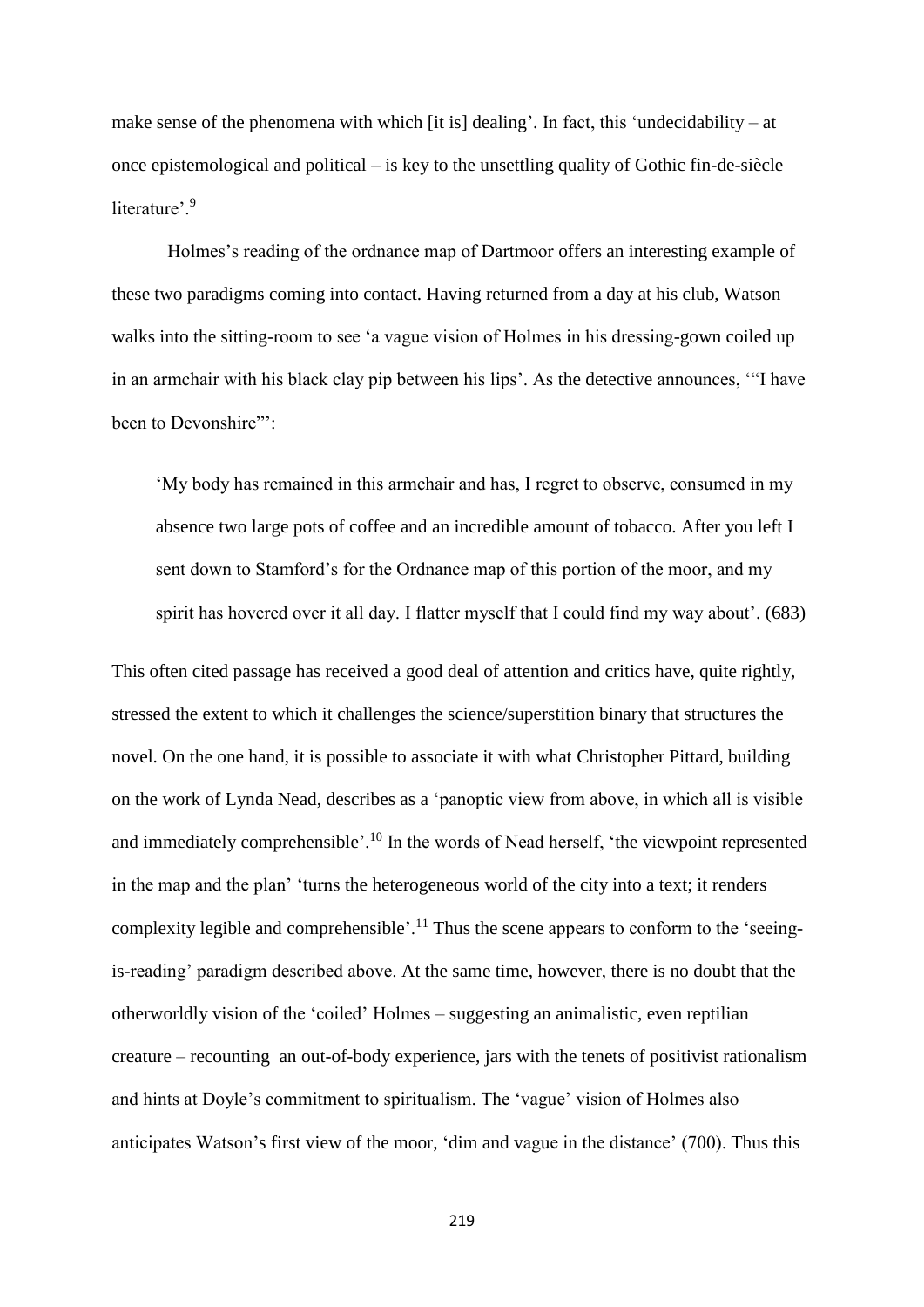is one of many indications of the extent to which the novel depends upon 'the perception of an essential difference that is then subject to challenge or collapse'.<sup>12</sup>

Key to many readings of this scene is the question of perspective; it is 'the panoptic view from above' that is significant. And yet, this emphasis on the viewer says little about the map itself. Despite being of a very large scale, the map, by its very nature, frames and delimits the space it represents. This delimitation is emphasised, moreover, not only by Holmes confining his attention to the single section depicting '"the particular district which concerns us"' (683) but also by focusing solely on its domesticated spaces: a '"few scattered dwellings"' rather than the space that '"extends"' beyond them (683-4). At the same time, the map reduces the moor's treacherous lows and jagged heights to so many concentric circles, transforming the unquantifiable depths of Grimpen Mire to a perfectly legible surface. In giving the indeterminate space of the moors a definite form, moreover, the map places the investigation on a metaphorically firm footing. In short, the map constructs the district as a contained and quantifiable space: a space that is, to invert the terms of Tyler Roeger's reading of oceanic spaces, discussed below, amenable to 'certainty and conclusion'.<sup>13</sup>

Those familiar with the canon may well recognise a certain resemblance between the external topography of Dartmoor, as represented by Holmes's map, and the delimited inner topography of the detective himself. As he explains in *A Study in Scarlet*: '"a man's brain ... is like a little empty attic"' and it is '"a mistake to think that that little room has elastic walls and can distend to any extent" (21). Thus only

'A fool takes in all the lumber of every sort that he comes across, so that the knowledge which might be useful to him gets crowded out, or at best is jumbled up with a lot of other things, so that he has a difficulty in laying his hands upon it. Now the skilful workman is very careful indeed as to what he takes into his brain-attic. He will have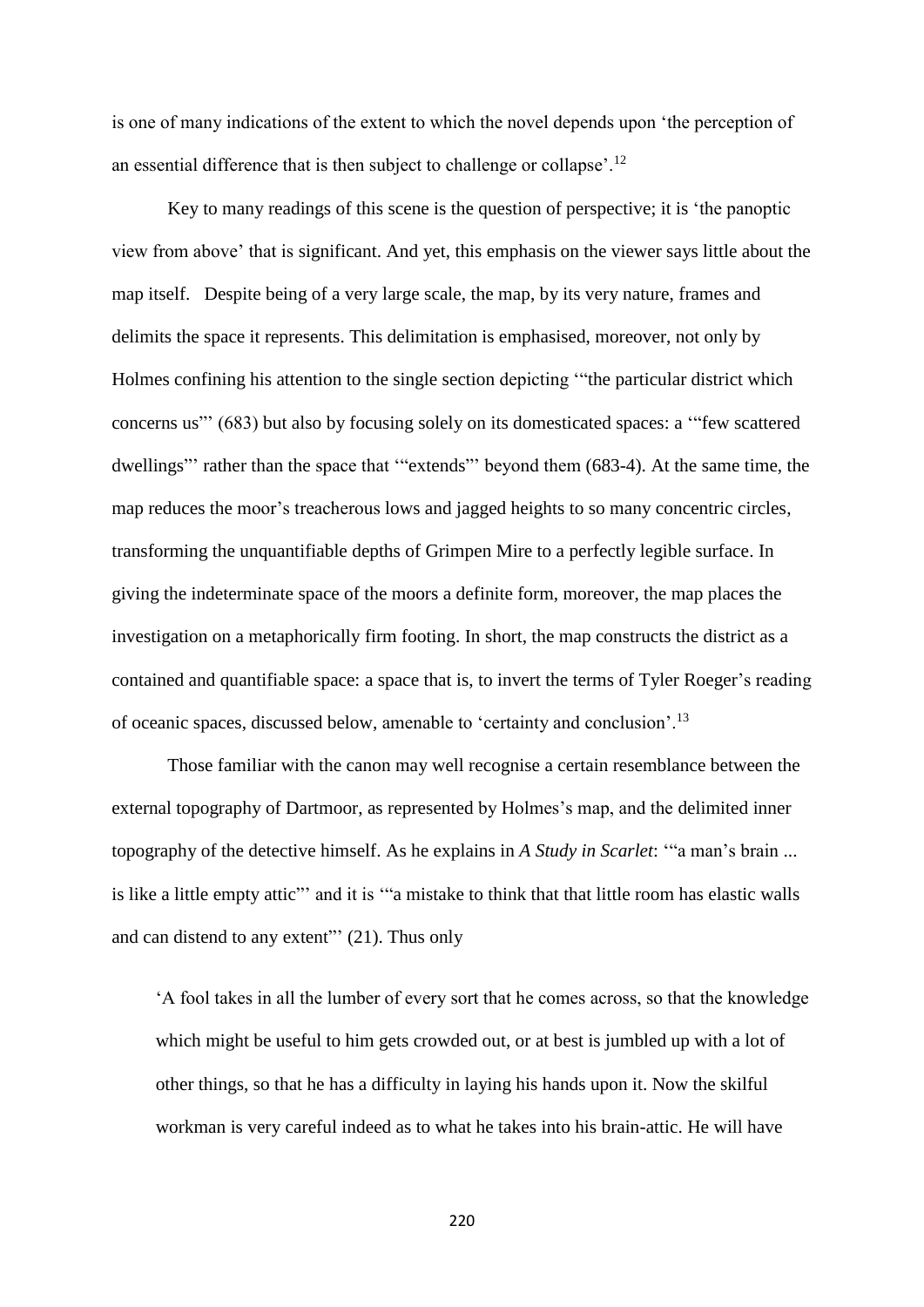nothing but the tools which may help him in doing his work, but of these he has a large assortment, and all in the most perfect order'. (21)

The principle of circumscription that provides the foundation for Holmes's 'brain-attic' is all the more important when he is confronted with a mystery that is routinely associated with formlessness and depth – as Holmes admits to Watson, '"I am not sure that of all the five hundred cases of capital importance which I have handled there is one which cuts so deep"' (693). Thus it is not surprising that the 'seclusion and solitude' (683) – the thinking space, as it were – that is essential to Holmes's investigative process is here taken to an extreme. Upon his return to Baker Street, Watson opens the window to clear the haze of smoke in which Holmes is enveloped. And yet, immediately after he recounts his spiritual journey to Devonshire, Holmes announces: '"I think we'll shut that window again, if you don't mind. It is a singular thing, but I find that a concentrated atmosphere helps a concentration of thought. I have not pushed it to the length of getting into a box to think, but that is the logical outcome of my convictions"' (684). Situated within this metaphorical comfort zone, Holmes is confident not only in his ability to 'find [his] way about' but also in the belief that the 'thing takes shape ... It becomes coherent' (683; 685).

## **The Footprints of a Gigantic Hound**

Chapter six marks a transition – always allowing for the ongoing slippage – between the novel's two very different physical and symbolic topographies: the legible terrain of modern London and the primitive Gothic landscape of Devon. As my argument, thus far, has concentrated on the former, this is a timely moment to remind ourselves that *The Hound of the Baskervilles* is saturated with the familiar tropes of the Gothic. Amongst such features are a fragmented narrative (consisting of an ancient manuscript, letters, telegraphs and journal entries), a family curse, questions relating to lineage and inheritance, entrapment (physical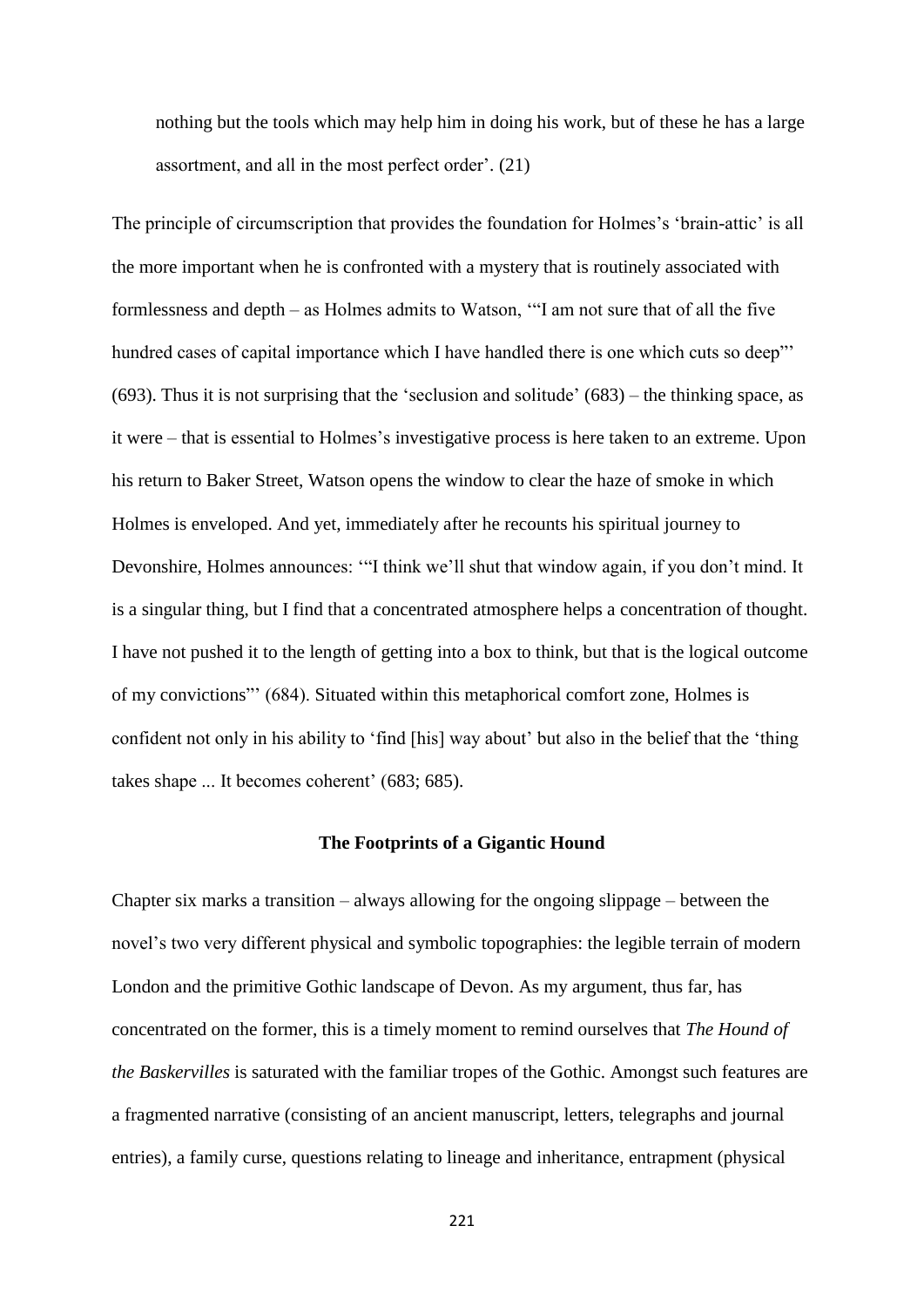and metaphorical), a persecuted woman and 'domestic tyrant' (715), doubles, a tell-tale portrait, aberrant and heightened states of mind and an ancient manor, Baskerville Hall, 'a place of shadow and gloom' (703). Travelling towards the Hall, Watson notes how, 'behind the peaceful and sunlit countryside there rose ever, dark against the evening sky, the long, gloomy curve of the moor, broken by the jagged and sinister hills' (700). In much the same way, a sense of unspecified dread looms over all the characters. As Sir Henry enters his ancestral home, 'long shadows trailed down the walls and hung like a black canopy above him' (702). Despite vowing to "have a row of electric lamps up here inside of six months" (702), shadows predominate, an apt metaphor for how the dark mysteries of the past intrude themselves into a supposedly enlightened present. Such intrusions are also marked in the novel's soundscape. From the first night at Baskerville Hall, when its 'deathly silence' is interrupted by 'the sob of a woman, the muffled, strangling gasp of one who is torn by an uncontrollable sorrow' (704) to the hound's 'last howl of agony' (757), the characters are haunted by the sounds of the moor.

Most memorable of the novel's Gothic features is the legendary hound itself: '"a huge creature, luminous, ghastly, and spectral"' which initiates '"a reign of terror"' in the district (681). The ontological impossibility of a 'spectral hound which leaves material footmarks' (727) – an uncanny blurring of the real and unreal – is a particularly clear example of Gothic undecidability, what Kelly Hurley describes as 'the grey area at the borderline between known and unknown, or extra-rational phenomena'.<sup>14</sup> Such undecidability is evident when Holmes demands of Mortimer, '"you, a trained man of science, believe it to be supernatural?"' and Mortimer responds, "'I do not know what to believe"' (681). When Watson and Holmes finally encounter the creature on the moors, it is, even by today's standards, a wonderfully effective (and affective) moment.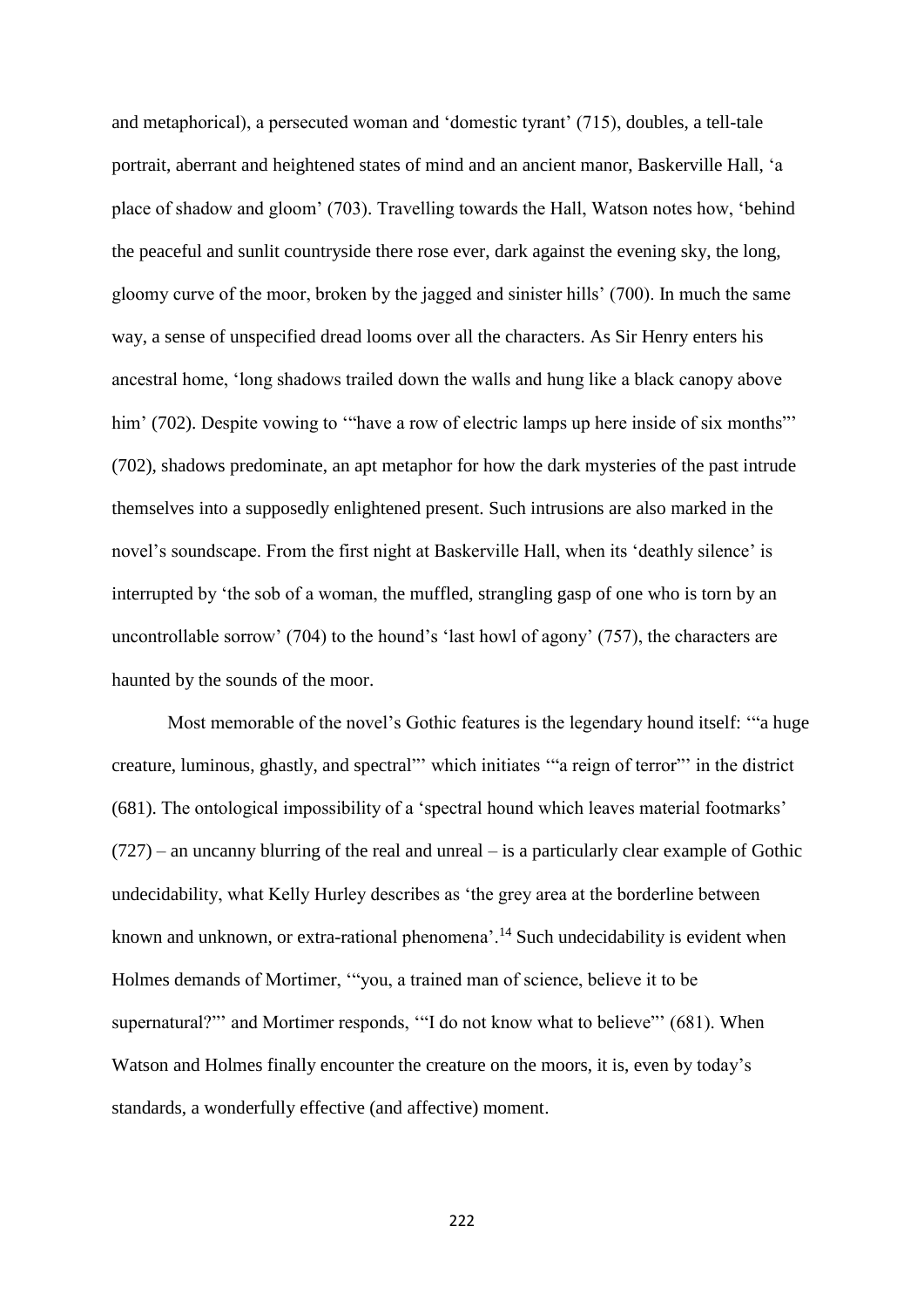A hound it was, an enormous coal-black hound, but not such a hound as mortal eyes have ever seen. Fire burst from its open mouth, its eyes glowed with a smouldering glare, its muzzle and hackles and dewlap were outlined in flickering flame. Never in the delirious dream of a disordered brain could anything more savage, more appalling, more hellish be conceived than that dark form and savage face which broke upon us out of the wall of fog. (757)

Although the first sight of the creature leaves Holmes, Watson and Lestrade 'paralyzed' with fear, the threat embodied by the hound – a threat both literal and ontological – is neutralised by the entirely material expedient of Holmes's pistol. Once dead, moreover, it becomes clear that there is nothing otherworldly about the creature, which is revealed to be nothing more than a 'gaunt, savage' mongrel. Although it is 'as large as a small lioness', its most disturbing aspects are reduced to mere trickery: a 'cunning preparation' of phosphorus to make the creature appear to glow and burn (757).

In offering a rational explanation for a purportedly supernatural event, Doyle is following the lead of conservative Gothic writers such as Ann Radcliffe (author of *The Mysteries of Udopho* (1794)) who relied on the so-called 'supernatural explained' as a means to moderate the more radical elements of the genre. And thus, paradoxically, the novel's most obviously Gothic episode is actually deployed in the service of what Catherine Belsey describes as the 'project' of the Holmes canon: 'to dispel magic and mystery, to make everything explicit, accountable, subject to scientific analysis'.<sup>15</sup> In killing the hound Holmes has not only saved Sir Henry but the concept of legibility itself. In order, therefore, to continue an exploration of the novel's Gothic undecidability, we must turn to the moor. For unlike the meaning of the legendary hound which, at the end of the day, can be pinned down like one of Stapleton's specimens, the moor – as both a geographical and symbolic space – proves far more resistant to interpretation.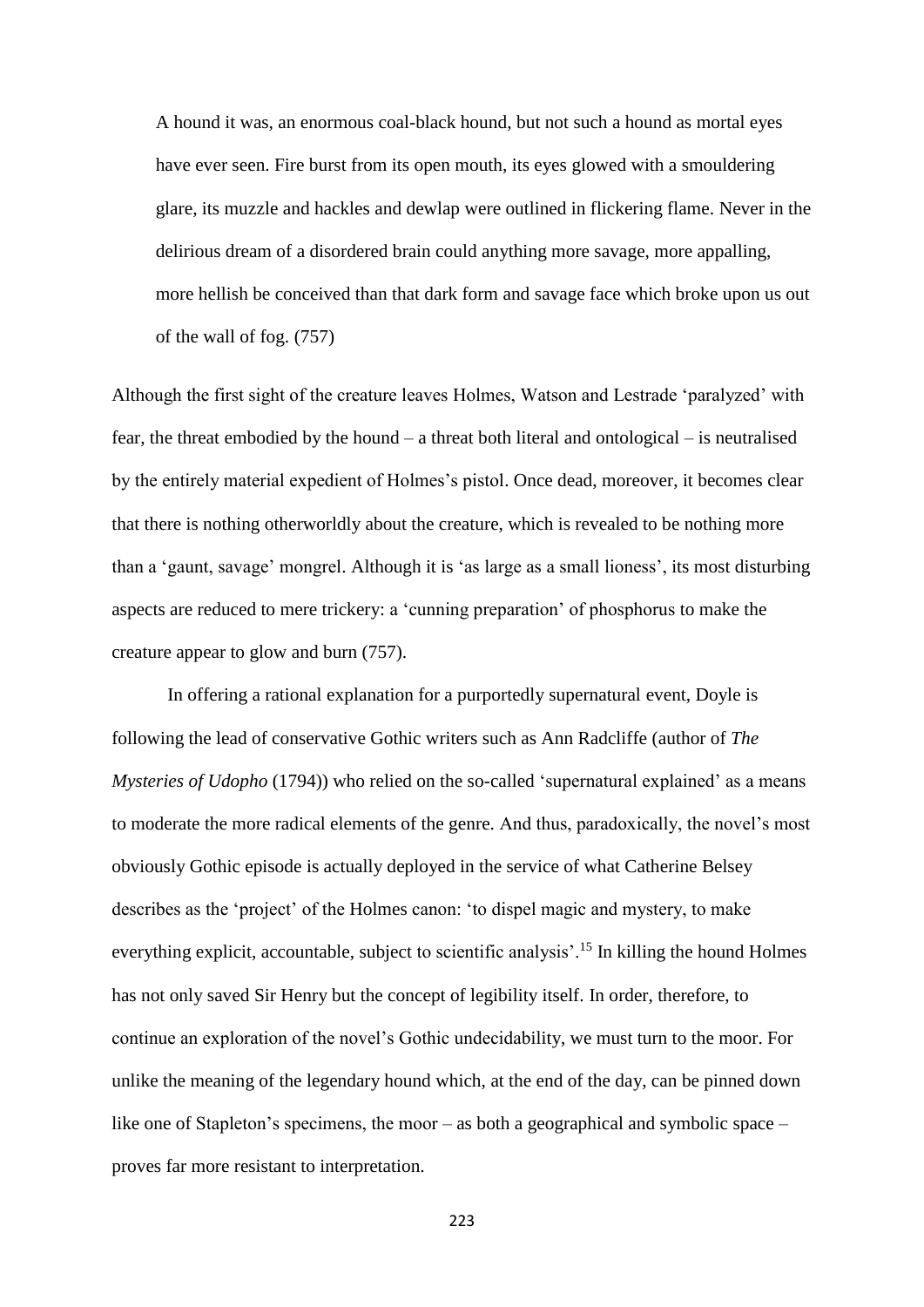### **Journeys through Space and Time**

As is routinely acknowledged in critical readings of the novel, the journey from London to Dartmoor has a temporal as well as a spatial dimension. In the words of Nils Clausson, it is 'represented as a regressive journey into the primitive'.<sup>16</sup> It begins on a train – a wellrecognised symbol of modernity – and ends in an old-fashioned wagonette, travelling slowly down 'lanes worn by centuries of wheels' (700). For Sir Henry, who has only just arrived from the 'New World' of Canada, the temporal distance covered is even more striking. Describing 'this most God-forsaken corner of the world' in his first report to Holmes, Watson explains:

When you are once out upon its bosom you have left all traces of modern England behind you, but, on the other hand, you are conscious everywhere of the homes and the work of the prehistoric people ... As you look at their gray stone huts against the scarred hillsides you leave your own age behind you, and if you were to see a skin-clad, hairy man crawl out from the low door, fitting a flint-tipped arrow on to the string of his bow, you would feel that his presence there was more natural than your own. (712)

Home to creatures 'practically extinct' elsewhere (708), that live amongst its '[r]ank reeds and lush, slimy water-plants' (759), the moor is reminiscent of a lost primordial world. Thus it is only appropriate that two of the three characters most closely associated with its primitive and uncivilised landscape – Selden, the ferocious Notting Hill murderer, Jack Stapleton, the murderous descendent of Sir Hugo Baskerville and, at least for Watson, Holmes himself – are atavistic criminal throwbacks. Read through the lens of criminal anthropology, such characters belong to an earlier, more primitive stage in evolutionary history. Selden is depicted not as a fully evolved man but, rather, as belonging to a lower species. He hides 'in a burrow like a wild beast' (701) and is characterised by 'a terrible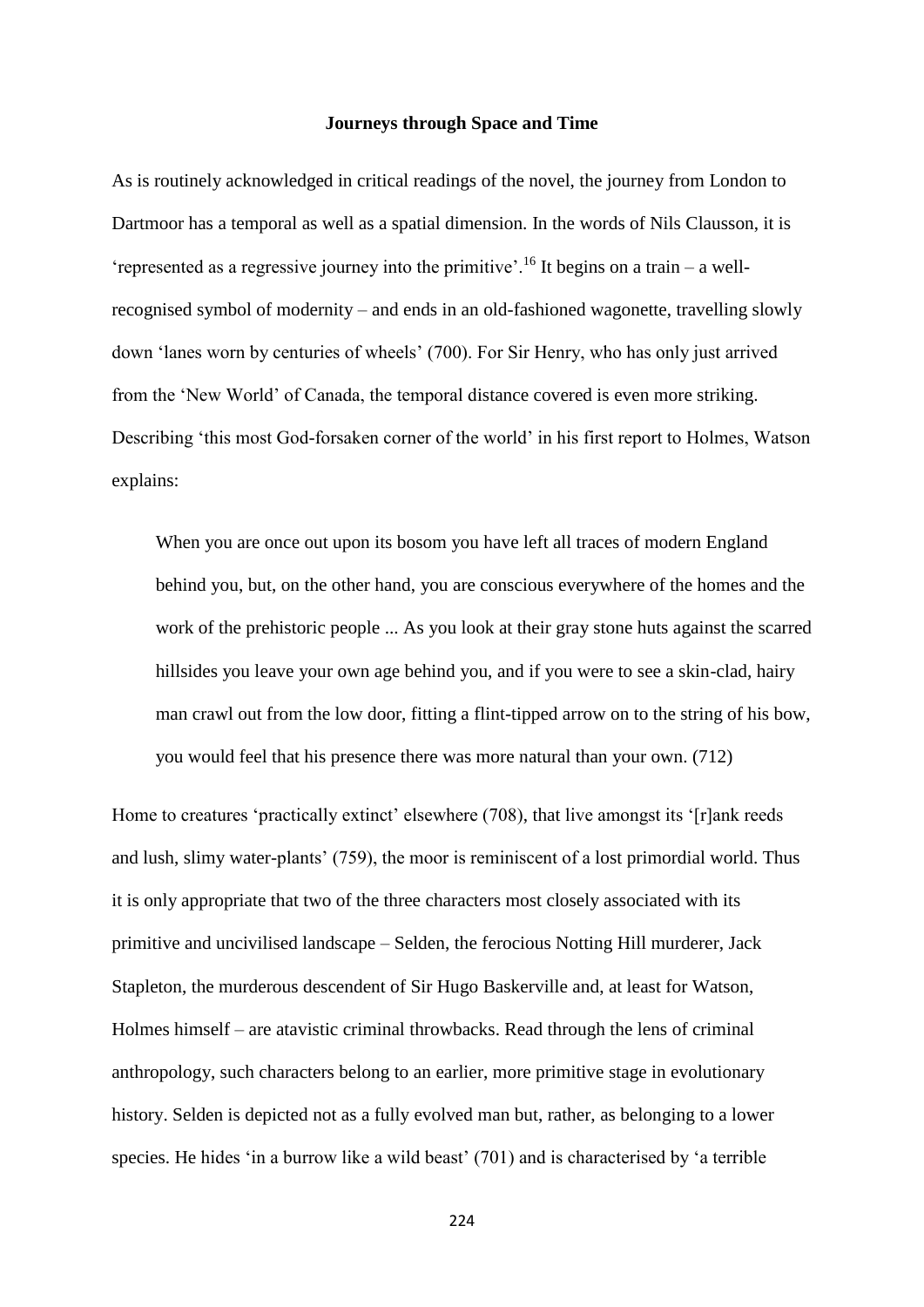animal face' and the agility of a 'mountain goat' (725). In a series of doublings that trouble class and specieal boundaries, Selden is aligned both with Stapleton (they share an intimate knowledge of the moors and are associated with unusually violent crimes as well as the foreign (Selden plans to escape to South America, the birthplace of Stapleton)) and the titular hound (both are hungry, vicious creatures that haunt the moors by night). Indeed, the description of Selden as 'half animal and half demon' (748) applies equally well to the hound.

In the portrait reading scene that dominates chapter thirteen, Stapleton is revealed to be the direct descendent and double of Sir Hugo, the origin and cause of the Baskerville family curse. Having inherited his ancestor's 'wanton and cruel humour' (674) through a father who is, unlike his two brothers, of '"the old masterful Baskerville strain"' (681), he (or Rodger Baskerville to give him his proper name) is '"an interesting instance of a throwback, which appears to be both physical and spiritual"' (750). Although motivated by simple greed – he wishes to eliminate those who stand between him and the family fortune – the strange and ferocious nature of the naturalist's crimes testifies to what Clausson describes as a 'regression down the evolutionary scale to primitivism and savagery'.<sup>17</sup> Approaching the portrait as might Alphonse Bertillon, the French criminologist and Mortimer's idol, Holmes is able to see past the superficial details of fashion and costume in order to isolate what Bertillon calls the 'the real, actual presence of the person'.<sup>18</sup> This act of circumscription allows the portrait to become legible, even to Watson, who is shocked to see how the 'face of Stapleton had sprung out of the canvas' (750). Significantly, this moment of recognition reenforces Stapleton's doubling with Selden, who 'sprang to his feet' when confronted by Watson and Sir Henry and, even more telling, the hound itself: 'the dreadful shape which had sprung out upon us from the shadows of the fog' (757). It is, finally, worth noting that the portrait scene, like the map reading episode discussed above, brings together the novel's very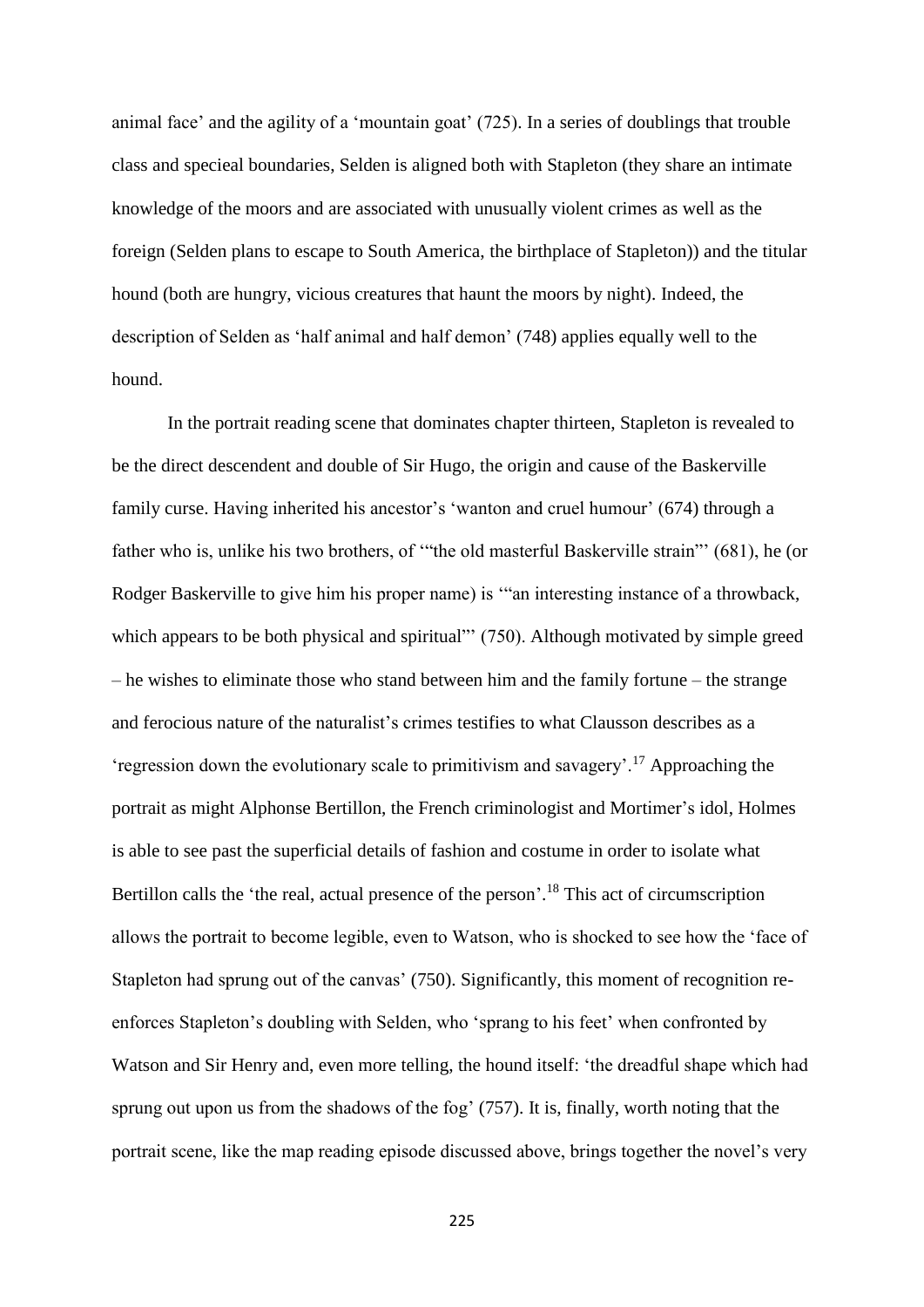different paradigms. If the principle of Bertillonian circumscription produces legibility, it quickly melts into Gothic irrationality as Holmes admits that the hereditary resemblance between the two men is '"enough to convert a man to the doctrine of reincarnation"' (750). Once again, the boundaries between science and superstition blur and fade.

### **Grimpen Mire**

As was recognised by its earliest critics, the Gothic is an affective mode of writing; one that is designed to provoke a physical response in the reader, be that suspense, dread or even terror. And thus Watson has 'tried to make the reader share those dark fears and vague surmises which clouded [their] lives so long' (759). Mortimer's whispered announcement – '"they were the footprints of a gigantic hound"' – for example, is designed to make the reader 'shudder' alongside Watson himself (679). In *The Hound*, however, the affective power of the Gothic is complemented by the affective potential of the moor itself; its ability to impact identity already signalled by the proliferation of doubles discussed above. Thus the novel lends itself well to a psychogeographical reading. As suggested by French Marxist critic Guy Debord, psychogeography is the 'study of the specific effects of the geographical environment, consciously organised or not, on the emotions and behaviour of individuals'.<sup>19</sup> As we shall see, the geographical environment of the moors affects not only its inhabitants but, more profoundly, the epistemological framework that they bring to bear upon its mysteries.

From the moment that Watson arrives in Devonshire, he appears to become increasingly liable to the influence of his surroundings. On the first night, sat with Sir Henry in a 'little circle of light', he notes that 'one's voice became hushed and one's spirit subdued' (703). As Watson admits the following morning, their circumstances 'tinged my thoughts with sadness' and he confesses to being '"conscious of shadows all around me"' while his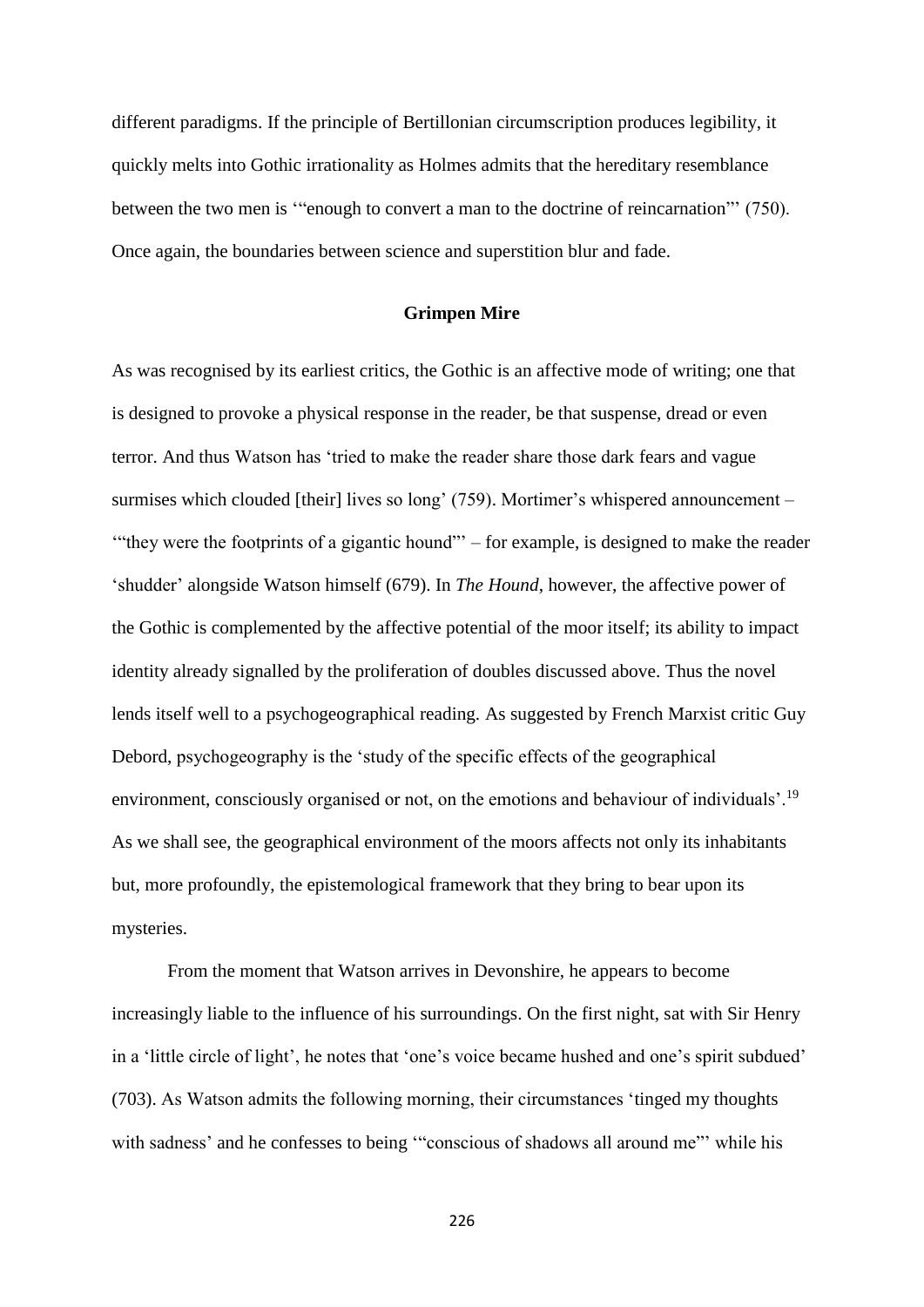'soul' is full of 'vague fears' (712). As if infected by the inchoate nature of his primeval surroundings, the boundaries between subject and environment break down, allowing 'the spirit of the moor [to] sink into one's soul' (712). Under its influence, Watson appears to suffer an existential crisis in which life '"has become like that great Grimpen Mire, with little green patches everywhere into which one may sink and with no guide to point the track"' (711). As inner and outer topographies align, Watson's thoughts become as 'dim and vague' (714) as the outlines of the moor itself.

It is only appropriate that the term 'vague' is employed here and elsewhere to describe Watson's internal and external landscape, for this space is – in stark contrast to the circumscribed and legible topography associated with both London and Holmes's own 'brain-attic' – formless and indefinite. Like 'some fantastic landscape in a dream', it is the repository of '"wonderful secrets"' (700; 707). Its sheer size – Watson describes it as '"vast, and so barren, and so mysterious"' (707) – challenges the 'seeing-is-reading' paradigm described above. Where the circumscribed and legible surface produced by the ordnance map instils false confidence in Holmes – "I flatter myself that I could find my way about" (683) – the reality is markedly different. As Stapleton informs Watson, a '"false step yonder means death to man or beast"' and neither will '"know the difference until the mire has them in its clutches"' (707, 708). Believing that he has discovered the reason behind Stapleton's aversion to Sir Henry as a suitor to his sister, Watson claims that it is 'something to have touched bottom anywhere in this bog in which we are floundering' (720). But given that Stapleton's explanation is a lie, designed to hide the true nature of the siblings' relationship, the 'bottom' falls away and, with no firm foundation upon which to interpret events, the 'moor with its mysteries and its strange inhabitants remains as inscrutable as ever' (726).

In a recent exploration of the role of oceanic space in antebellum detective and Gothic fiction, Roeger argues that the ocean's porousness provided 'a counter imaginary' to the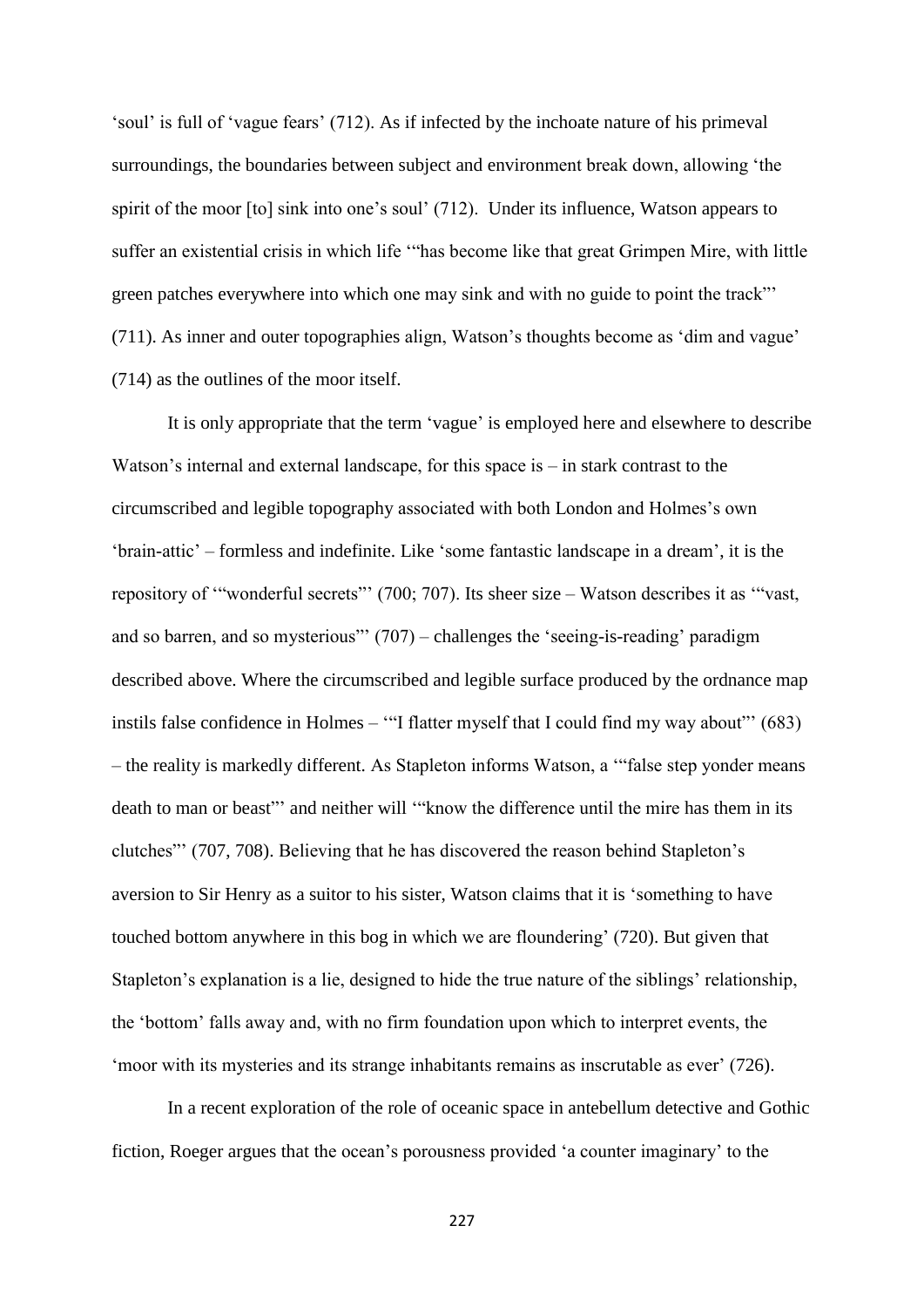'geometric stability' of urban space.<sup>20</sup> 'This juxtaposition', he asserts, 'emphasizes the uneasy footing the sea creates for those trying to piece the clues together as they reach for a stable surface that does not seem to exist'.<sup>21</sup> Despite the obvious differences between oceanic space and that of the moor, both 'swallow meaning below the surface' and thus are 'hostile to certainty and conclusion'.<sup>22</sup> It is, therefore, hardly surprising that Watson feels as though a 'dead wall ... [was] built across every path by which I tried to get at the object of my mission' (735). Nowhere, however, is the epistemological threat posed by the moor more obvious than in the thick fog that envelops Grimpen Mire on the night of the hound's attack on Sir Henry. Likened to a 'dense white sea', the fog renders the topography of the moor increasingly illegible. As Holmes admits, it is '"the one thing upon earth which could have disarranged my plans": "If [Henry] isn't out in a quarter of an hour the path will be covered. In half an hour we won't be able to see our hands in front of us" (756). Indeed, it is possible that the paralysis that strikes Holmes, Watson and Lestrade as the hound bursts through the fog is attributable not simply to the affective potency of the creature but, in addition, to the breakdown of the epistemological frameworks by which they read and interpret the world around them.

Although Holmes (just) manages to save Sir Henry as he emerges out of the fog into the 'clear, starlit night' (756), the concept of legibility is not so easily restored. If a 'panoptic view', as Pittard suggests in the passage cited above, renders everything 'visible and immediately comprehensible', the unquantifiable depths of the moor frustrate epistemological certainty. As Mortimer suggests in the early chapters of the novel, there 'is a realm in which the most acute and most experienced of detectives is helpless' (680) and it is significant that once Holmes descends from the heights of the tor onto the moor itself, his power is called into question. Searching for any trace of Stapleton, Watson and Holmes are defeated by the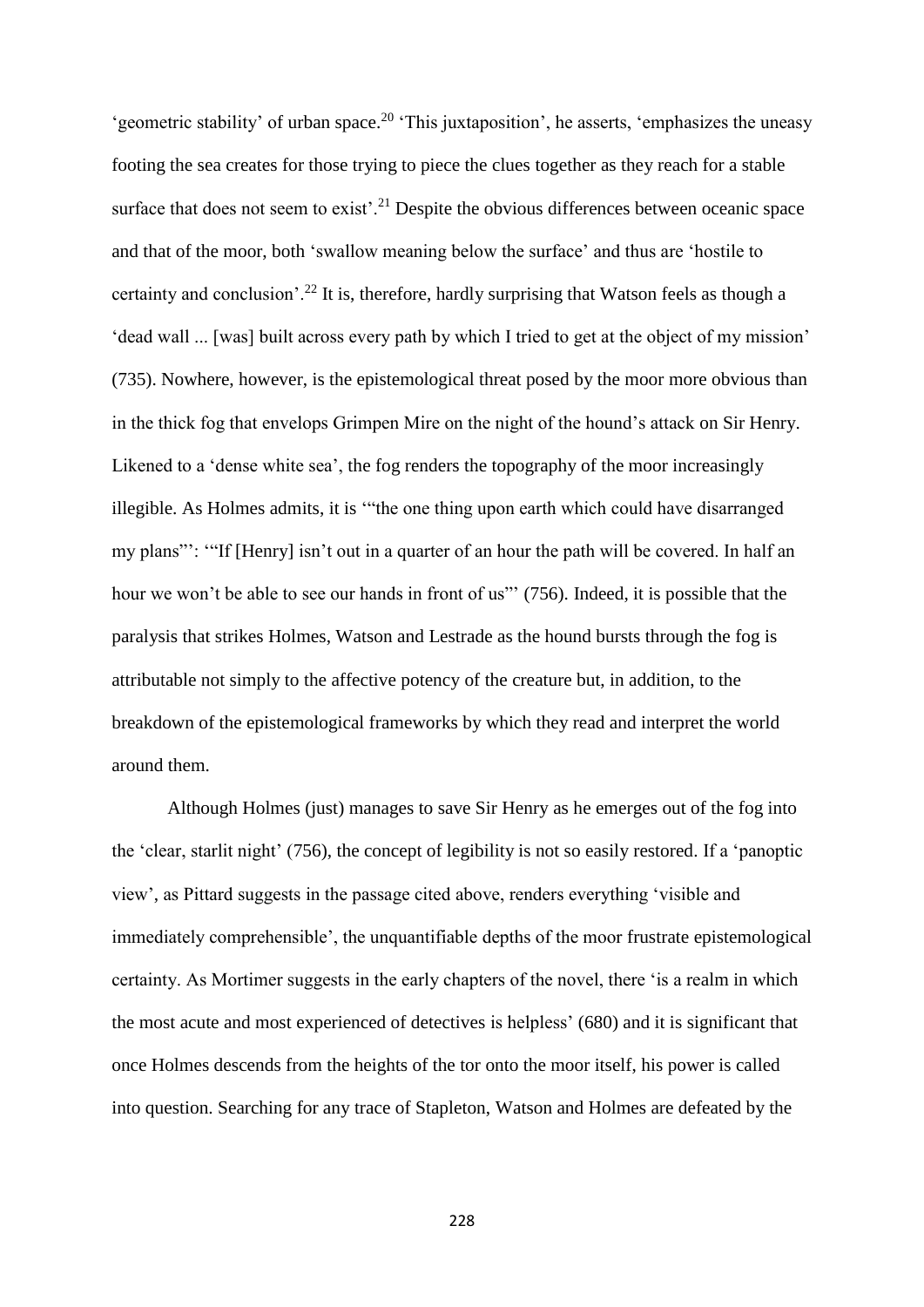unstable topography of the bog and their sense of agency is dwarfed by the power of the landscape:

a false step plunged us more than once thigh-deep into the dark, quivering mire, which shook for yards in soft undulations around our feet. Its tenacious grip plucked at our heels as we walked, and when we sank into it it was as if some malignant hand was tugging us down into those obscene depths, so grim and purposeful was the clutch in which it held us ... There was no chance of finding footsteps in the mire, for the rising mud oozed swiftly in upon them. (760)

Stapleton, along with the possibility of 'certainty and conclusion', is lost forever.

## **The Man on the Tor**

As suggested above, Watson sees Holmes, much like Selden and Stapleton, as closely associated with the moor. The detective appears just as the escaped convict disappears from sight and the metonymic association effectively establishes them as doubles. This perception is reinforced by the fact that both hide amongst the ancient huts scattered across the moor; indeed Holmes describes Selden as his '"neighbour"' (745). Holmes also shares a number of characteristics with Stapleton. As is often pointed out by critics, both men are characterised by 'hidden fires' (713, 745) while their areas of respective expertise – deduction and entomology – are associated with the nets used to capture their prey (706, 750). The doubling of Holmes and a criminal antagonist is not unusual in the canon – we see it most obviously in his pairing with Moriarty. Here, it is central to the novel's questioning of the various binaries upon which it depends: science/supernatural, rational/irrational, civilised/savage. More generally, such doubling can be read as an acknowledgement that 'the figure of the detective, in the act of social cleansing, could also be dangerously impure, as the mediator between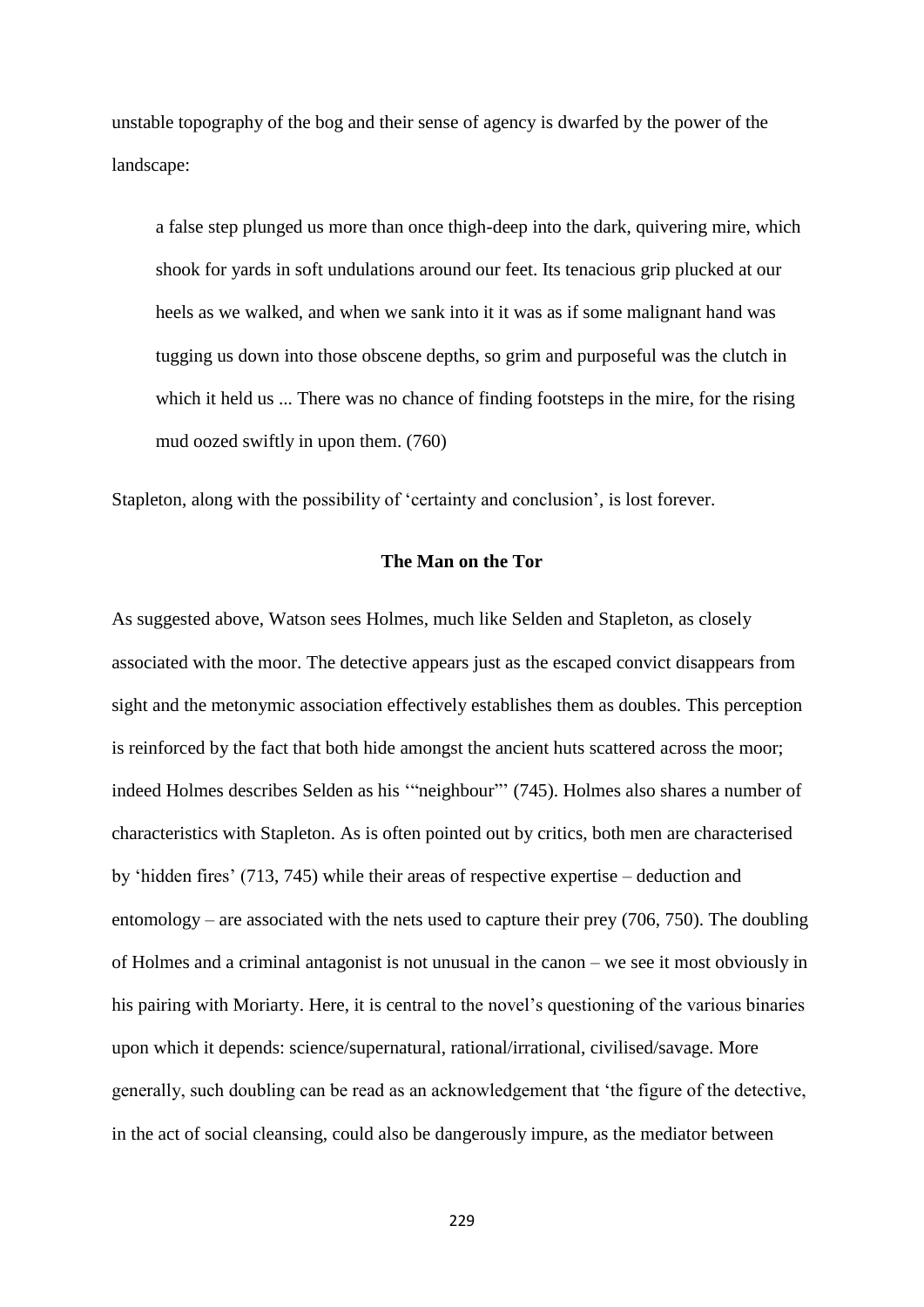respectable society ... and the criminal'.<sup>23</sup> What is less certain, however, is whether Holmes, like his doubles, has a close association with the moor.

Watson recounts the first sighting of Holmes as follows:

There, outlined as black as an ebony statue on that shining background, I saw the figure of a man upon the tor ... [T]he figure was that of a tall, thin man. He stood with his legs a little separated, his arms folded, his head bowed, as if he were brooding over that enormous wilderness of peat and granite which lay before him. He might have been the very spirit of that terrible place. (726)

Without doubt, there is something spectral about this scene. It is as if the 'spirit' that Holmes sent to hover over Devonshire in the third chapter has taken on an embodied form. Nor is it insignificant that Watson, waiting within Holmes's hiding place, 'quivered at the vagueness and the terror of [the] interview' (739), thus aligning the detective with the formlessness of the moor. When, however, we separate ourselves from Watson's perspective, it is clear that this 'spirit' is much more closely aligned with the solid and stable topography of London than the shifting surface of the moor.

Portrayed as a 'statue' upon a 'sharp pinnacle of granite' (726), Holmes is associated with fixity rather than flux. Scrutinising his appearance, Watson notes that:

He was thin and worn, but clear and alert, his keen face bronzed by the sun and roughened by the wind. In his tweed suit and cloth cap he looked like any other tourist upon the moor, and he had contrived, with that catlike love of personal cleanliness which was one of his characteristics, that his chin should be as smooth and his linen as perfect as if he were in Baker Street. (740)

When Holmes's immaculate appearance is put together with his location on the granite and statuesque bearing (which is repeated in the portrait reading scene where he is described as 'a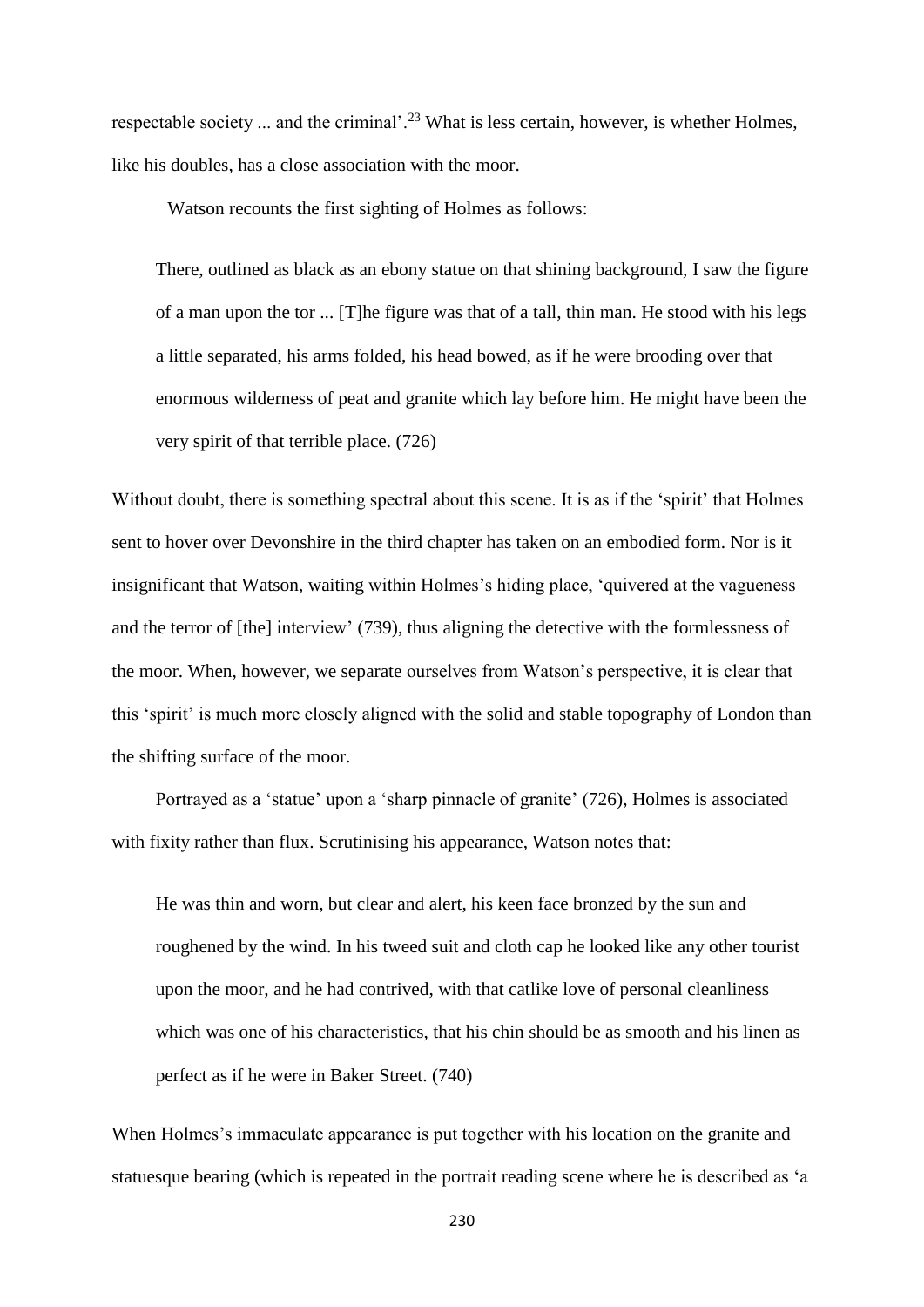clear-cut classical statue' (749)), they suggest how impervious he is to the affective power of the moor. Unlike Watson and Sir Henry, Holmes remains unaffected by his surroundings. The pointed reference to his status as a tourist, moreover, confirms that he does not belong there. The detective's immunity to the moor is, furthermore, paired with a conscious or unconscious denial of its power to destabilise meaning. How else might one explain, in the face of Stapleton's disappearance, his falsely confident assertion to Watson that, '"I do not know that this place contains any secret which we have not already fathomed"'  $(760)$  – an especially inappropriate claim given the moor's resistance to precise measurement – and, back in London, that '"I am not aware that there is anything which has remained a secret to us"' (760-1). Nor is it irrelevant that the final retrospective chapter contains a number of references to repression. As Watson informs the reader, Holmes's 'clear and logical mind would not be drawn from its present work to dwell upon memories of the past' and, as the detective himself admits, '"I cannot guarantee that I carry all the facts in my mind. Intense mental concentration has a curious way of blotting out what has happened"' (761). Only by '"blotting out"' the destabilisation associated with the moor is Holmes able to restore the ideal of legibility established in the early chapters.

Many critics have commented upon the extent to which *The Hound of the Baskervilles* challenges the popular construction of Holmes as the personification of rational positivism. As this chapter has demonstrated, this challenge is clearly linked to the novel's competing topographies, captured most clearly in the flat and legible surface of the ordnance map and the reality of the ever-shifting Grimpen Mire. It is, in conclusion, worth noting the role played by the topography of the narrative itself in exploring this challenge. If, as is largely agreed, the Gothic elements are never adequately contained, structurally or otherwise, surely this is because the linear and connected narrative offered by Holmes in the final retrospective chapter falls flat; like the map itself, it fails to capture the jagged heights and treacherous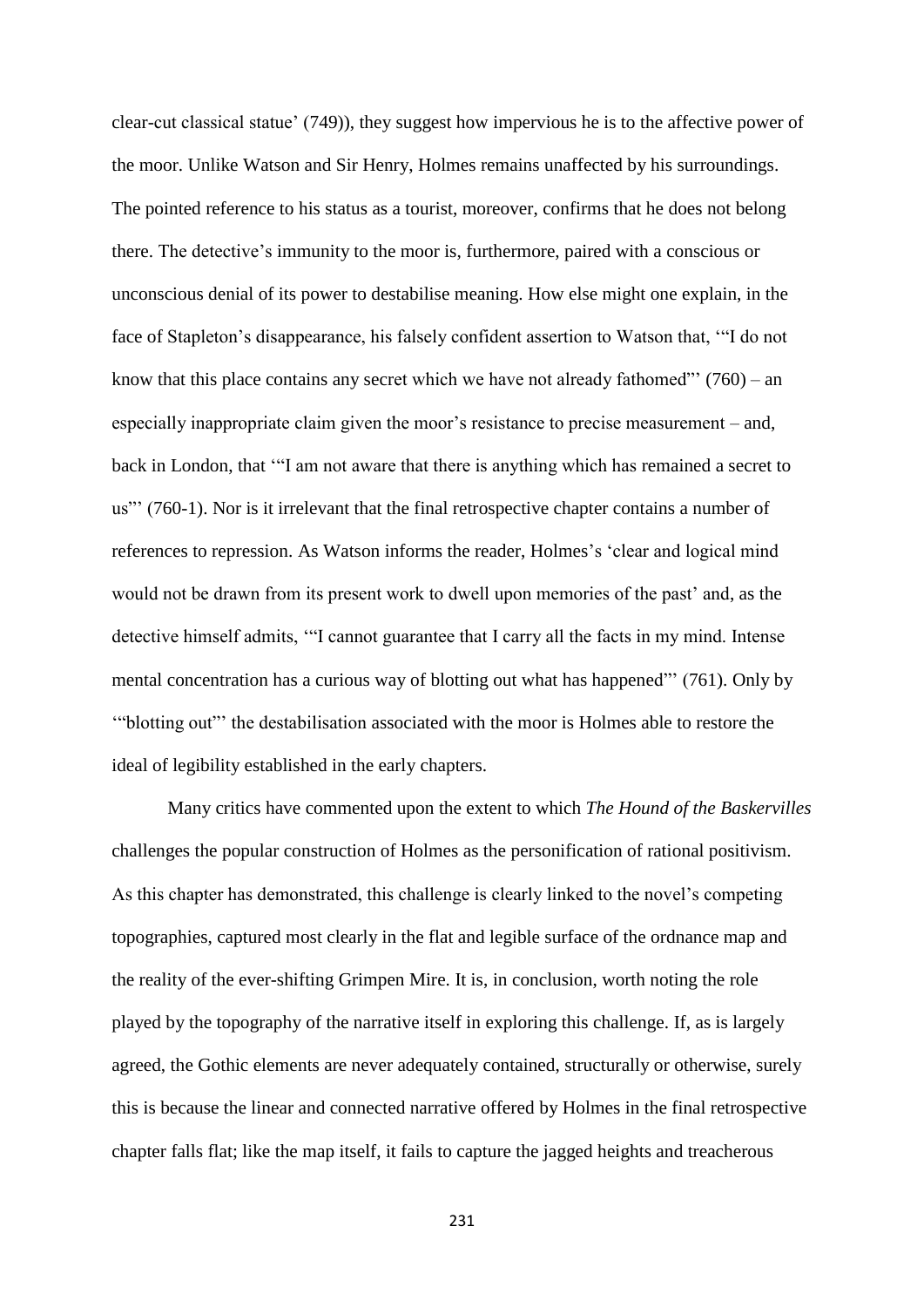lows of their adventure on the moors. Here, even more than usual, it is the quality of Watson's writing most despised by Holmes – the "fatal habit of looking at everything from the point of view of a story instead of as a scientific exercise"' (ABBE 636) – that keeps the reader in its 'tenacious grip'.

#### **A Final Word**

As suggested in the opening paragraph of this chapter, the rationale for 'slaying Holmes' stemmed from Doyle's belief that he 'takes my mind from better things'. As he explained in his autobiography: 'All things find their level, but I believe that if I had never touched Holmes, who has tended to obscure my higher work, my position in literature would at the present moment be a more commanding one' (*Memories* 81). This position, Doyle believed, was to be achieved though his carefully researched historical fiction, novels such as *The White Company* (1891) and *Sir Nigel* (1906). Such work, he believed, was on 'a larger and more ambitious scale' than the Holmes stories, which he 'regarded as a lower stratum of literary achievement' (*Memories* 215, 99). Indeed, when asked to write a preface for a new edition of *A Study in Scarlet* he refused, declaring that 'so elementary a form of fiction as the detective story hardly deserves the dignity of a Preface'.<sup>24</sup> Given the lexicon employed to describe his attitude towards different types of literary production, it is easy to read Doyle's career in terms of an evolutionary journey in which he made a conscious effort to progress from a lower and more elementary form of writing to that of a more ambitious, complex and higher nature. Like the moors of Dartmoor, the reading public can be seen to consist of both 'men of education' and 'peasants' (678, 706), those 'who are not content with a mere fiend dog but must needs describe him with hell-fire shooting from his mouth and eyes' (727). It is the latter who clamour for the Holmes stories while the former represent Doyle's ideal audience, those who are able to appreciate his historical writing. Although it is seldom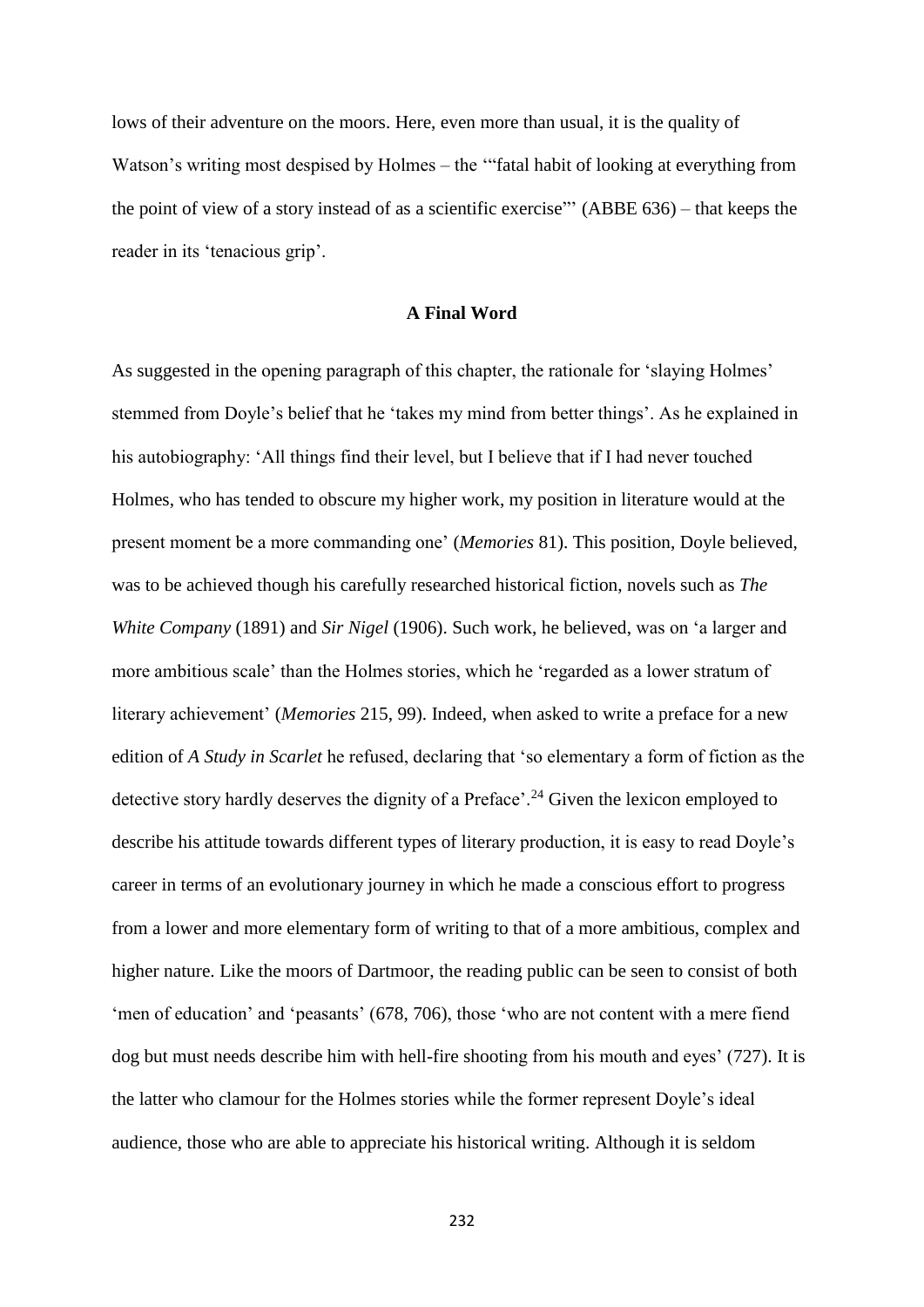remarked upon, it is significant that the narrative of the Baskerville family curse is interrupted by a parenthetical plea from a father to his sons – from Doyle to his readers – to turn from sensational legend to history proper as Hugo Baskerville 'most earnestly commend[s]' Edward Hyde's *The History of the Rebellion* (1702-4) – the authoritative history of the English Civil War – to the readers' attention (674). Set within this context, *The Hound of the Baskervilles* can be seen as a form of literary regression, an atavistic throwback to an earlier, more primitive period of Doyle's own development. In the penultimate chapter of the novel, Watson describes how the 'tenacious grip' of the mire 'plucked at our heels ... as if some malignant hand was tugging us down into those obscene depths, so firm and purposeful was the clutch in which it held us' (760). Doyle may well have felt the same way about Holmes: the great creation from which he was never able to free himself.

2 Ibid., 319.

1

3 Ibid., 477.

8 Ibid., 71-72.

<sup>1</sup> Jon Lellenberg *et al*., (eds.), *Arthur Conan Doyle: A Life in Letters* (London: Harper Perennial, 2008), 300.

<sup>4</sup> Maurizio Ascari, *A Counter-History of Crime Fiction: Supernatural, Gothic, Sensational* (Basingstoke: Palgrave Macmillain, 2007), 1.

<sup>5</sup> Sigmund Freud, 'The "Uncanny"', in *Art and Literature*, trans. James Strachey. The Penguin Freud Library, vol. 14 (London: Penguin, 1990), 335-76 (371, 375).

<sup>6</sup> Nicholas Royle, *The Uncanny* (Manchester University Press, 2003), 1. Emphasis added.

<sup>7</sup> Srdjan Smajić, *Ghost-Seers, Detectives and Spiritualists: Theories of Vision in Victorian Literature and Science* (Cambridge University Press, 2010), 71.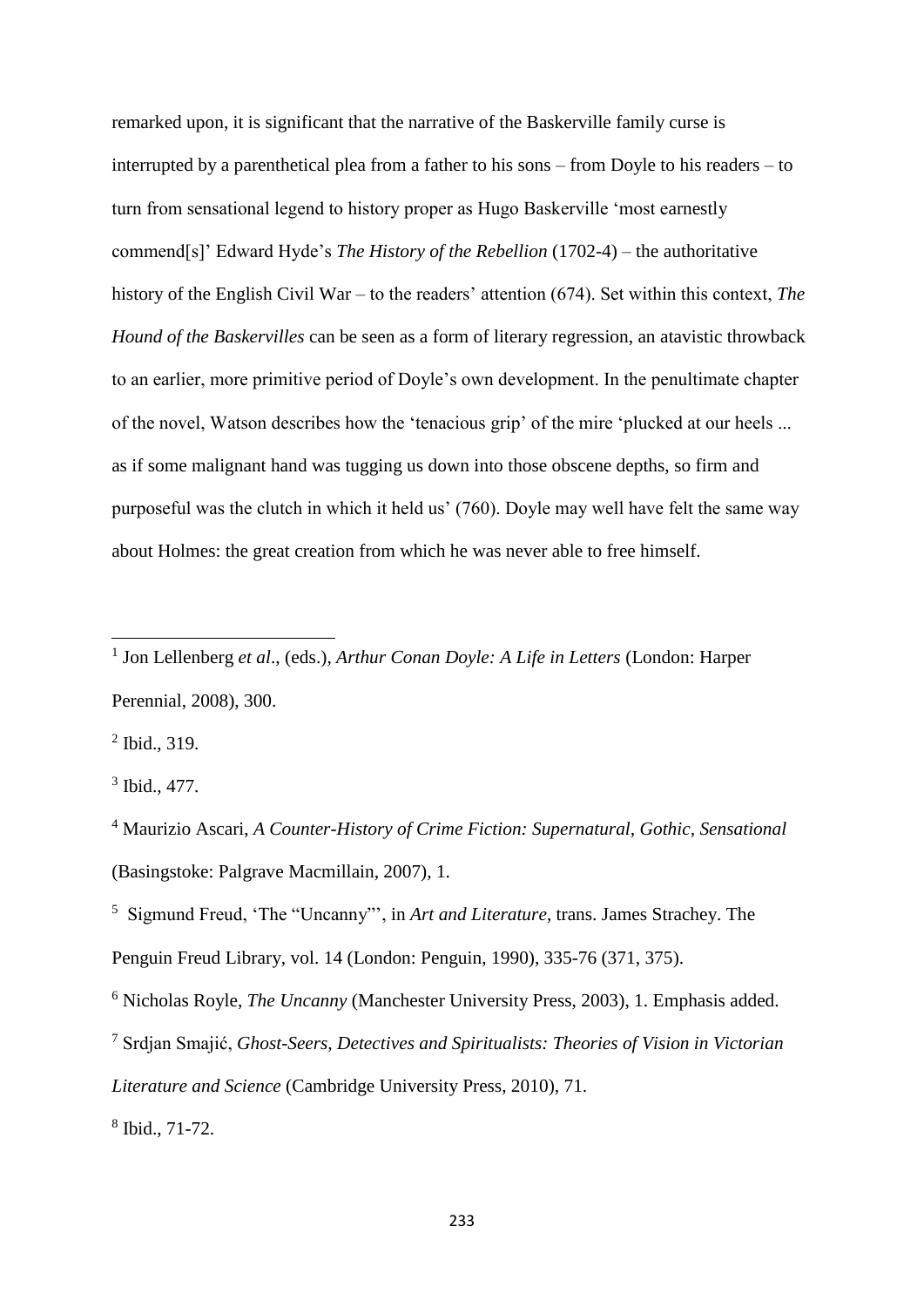<sup>9</sup> Victoria Margree and Bryony Randall, 'Fin-de-Siècle Gothic', in Andrew Smith and William Hughes (eds.), *The Victorian Gothic* (Edinburgh University Press, 2012), 217-233 (231).

<sup>10</sup> Christopher Pittard, *Purity and Contamination in Late Victorian Detective Fiction*

(Farnham: Ashgate, 2011), 73.

**.** 

<sup>11</sup> Lynda Nead, *Victorian Babylon: People, Streets and Images in Nineteenth-Century London* (New Haven and London: Yale University Press, 2000), 74-5.

<sup>12</sup> Shelley Trower, 'On the Cliff Edge of England: Tourism and the Imperial Gothic in Cornwall', *Victorian Literature and Culture* 40 (2012), 199-214 (200).

<sup>13</sup> Tyler Roeger, 'The Ocean and the Urban: Poe's "The Oblong Box"', *Atlantic Studies* 13:2 (2016), 227-48 (228).

<sup>14</sup> Kelly Hurley, *The Gothic Body: Sexuality, Materialism, and Degeneration at the Fin de Siècle* (Cambridge University Press, 1996), 16.

<sup>15</sup> Catherine Belsey, *Critical Practice*, 1980, 2<sup>nd</sup> ed. (London and New York: Routledge, 2002), 91-92.

<sup>16</sup> Nils Clausson, 'Degeneration, Fin-de-Siècle Gothic, and the Science of Detection: Arthur Conan Doyle's *The Hound of the Baskervilles* and the Emergence of the Modern Detective Story', *Journal of Narrative Theory* 35:1 (2005), 60-87 (72).

 $17$  Ibid.,  $71$ .

<sup>18</sup> Quoted in Ronald R. Thomas, *Detective Fiction and the Rise of Forensic Science* (Cambridge University Press, 1999), 122.

<sup>19</sup> Quoted in Merlin Coverley, *Psychogeography* (Harpenden: Pocket Essentials, 2010), 9.

 $21$  Ibid., 235.

<sup>22</sup> Ibid., 242, 228.

<sup>20</sup> Roeger, 'The Ocean', 228.